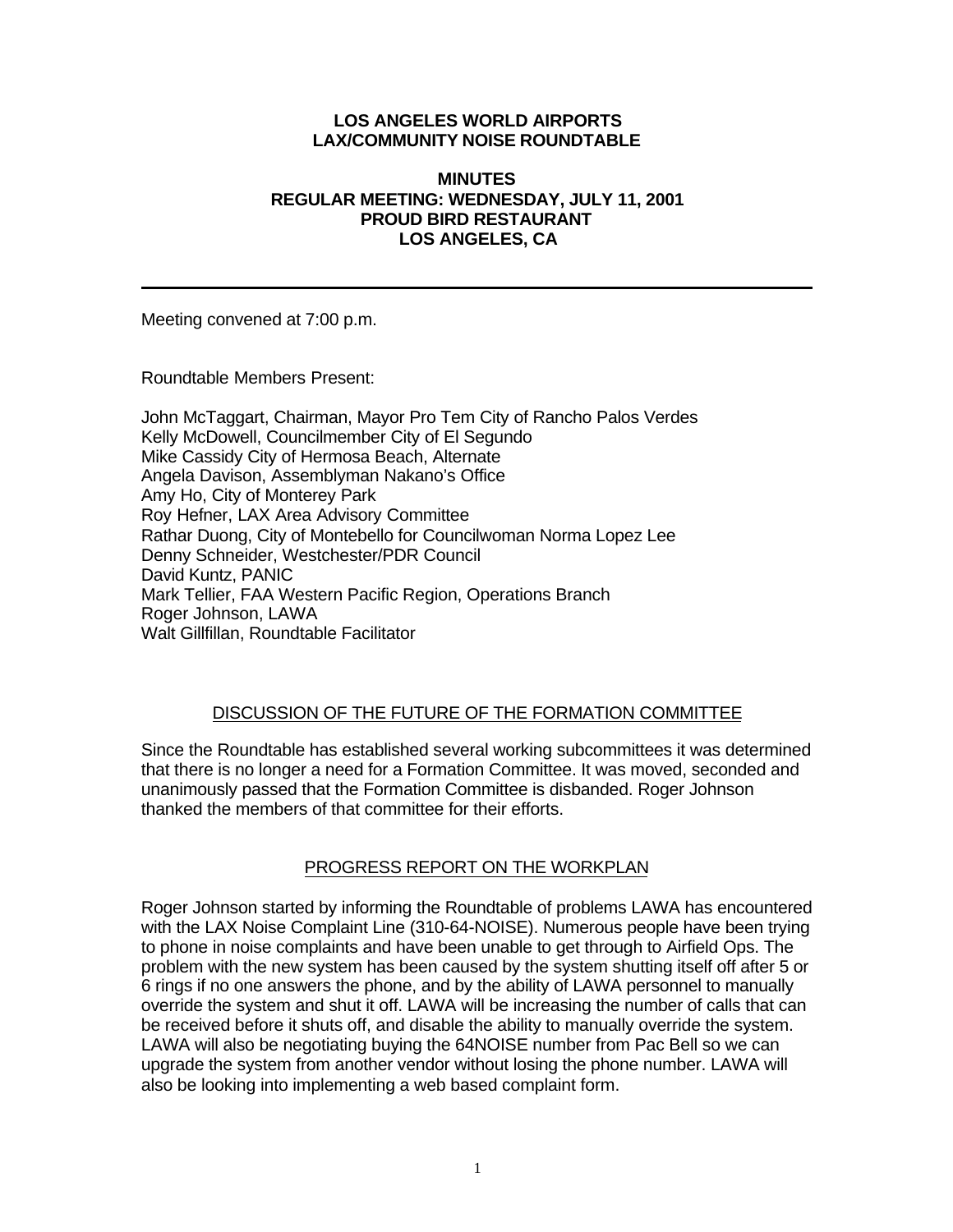Roger Johnson discussed the problem with east departures during the hours of 12:00 midnight to 6:30 am. He stated that LAWA has started the procedure of initiating a formal Part 161 process, and that LAWA's Environmental Management Division has forwarded a draft scope of work for obtaining a consultant. The scope of work as submitted is in need of revisions. Once the scope of work is in the form that is ready to circulate, it will be shared with the Roundtable before it is released.

Mr. Doug Robins of Hermosa Beach made a comment regarding the Workplan and suggested that another column be added to show current status of the action items.

Roger Johnson also reported that he and the Director of Airports Operations have met with five of the airlines identified as making east departures during times of Over Ocean Operations (OOO) China Airlines, Quantas, Korean Airlines Singapore Air, and United and discussed the issue with them, but the airlines are reluctant to discontinue the procedure. LAWA will continue to monitor the situation to see if the meetings have had a meaningful impact. He also stated the City Attorney's Office has been sidetracked and has not been able to work on an ordinance that would require the airlines to file a report with LAWA divulging certain information whenever they make an east departure during OOO. Mr. Tellier of the FAA responded to a question regarding making it difficult for aircraft to do an east departure when the airport is not in east operations. He stated that the Control Tower can only do that for operational reasons only, and have no authority to do so for any other reasons. He also discussed numerous operational considerations and how this procedure relates to the national air traffic system.

 Roger Johnson discussed the Workplan item regarding waiving easements as a requirement for sound insulation. This has been done for the City of Inglewood as part of a negotiated MOU and is available to the City of El Segundo and the County of Los Angeles. This policy will remain in place for all jurisdictions, including the City of Los Angeles, without an MOU with LAWA. Kelly McDowell of El Segundo stated that the restrictions in the MOU are the same as the avigation easement and they have declined to enter into such an agreement.

#### REPORT FROM FAA REGARDING LAX 2500 FT. OVERFLIGHT MINI-ROUTE

Mark Tellier of the FAA gave a presentation regarding the new 2500 ft. LAX VFR overflight route. This route is scheduled to begin July 16<sup>th</sup> and is for VFR aircraft transitioning for arrival to Santa Monica, Torrance and Hawthorne Airports. This route is being established to replace an offshore route that was eliminated due to recent near collisions with jet aircraft departing LAX. The aircraft will be in radio contact with the LAX Tower, which will add a controller to handle these aircraft. Initially, this route will be available from 9:00 a.m. to 11:00 a.m. daily, but will probably be available full time sometime in the future. There are minimum weather requirements as well, the conditions must be VFR at surrounding airports, there must be a ceiling of at least 3000 ft. with visibility of at least 3 miles at LAX. Only one aircraft at a time will be allowed to use the transition route, so some airplanes will have to circle in a holding pattern until the route is available. The FAA estimates that the maximum number of aircraft that will use this route on a busy day will be 15 to 18.